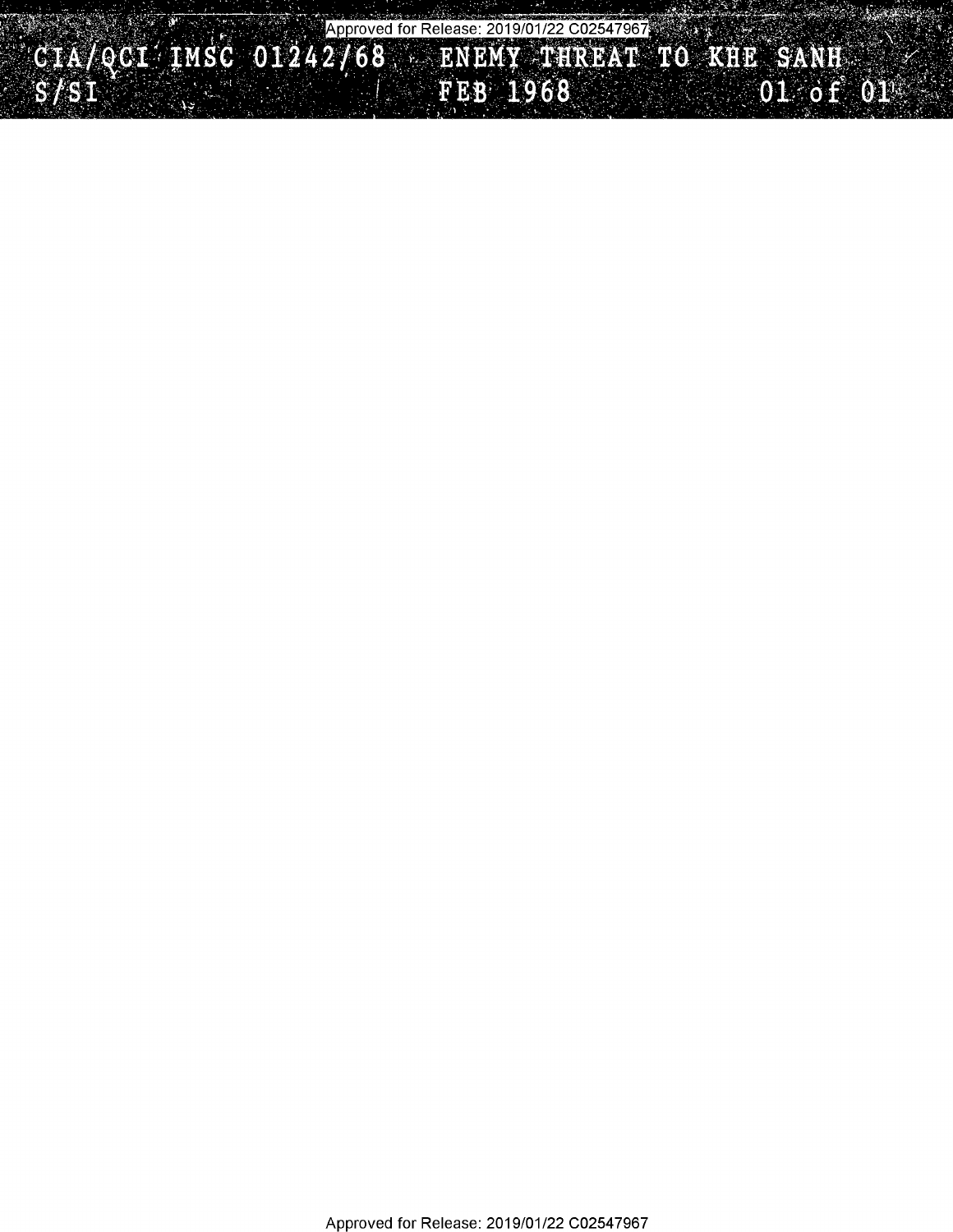

# Intelligence Memorandum Intelligence Memorandum

*The Enemy Threat to Khe Sanh*  The Enemy Threat to Khe Sanh

| ור<br>۰.<br>ľ |  |
|---------------|--|
|---------------|--|

., 'i

l,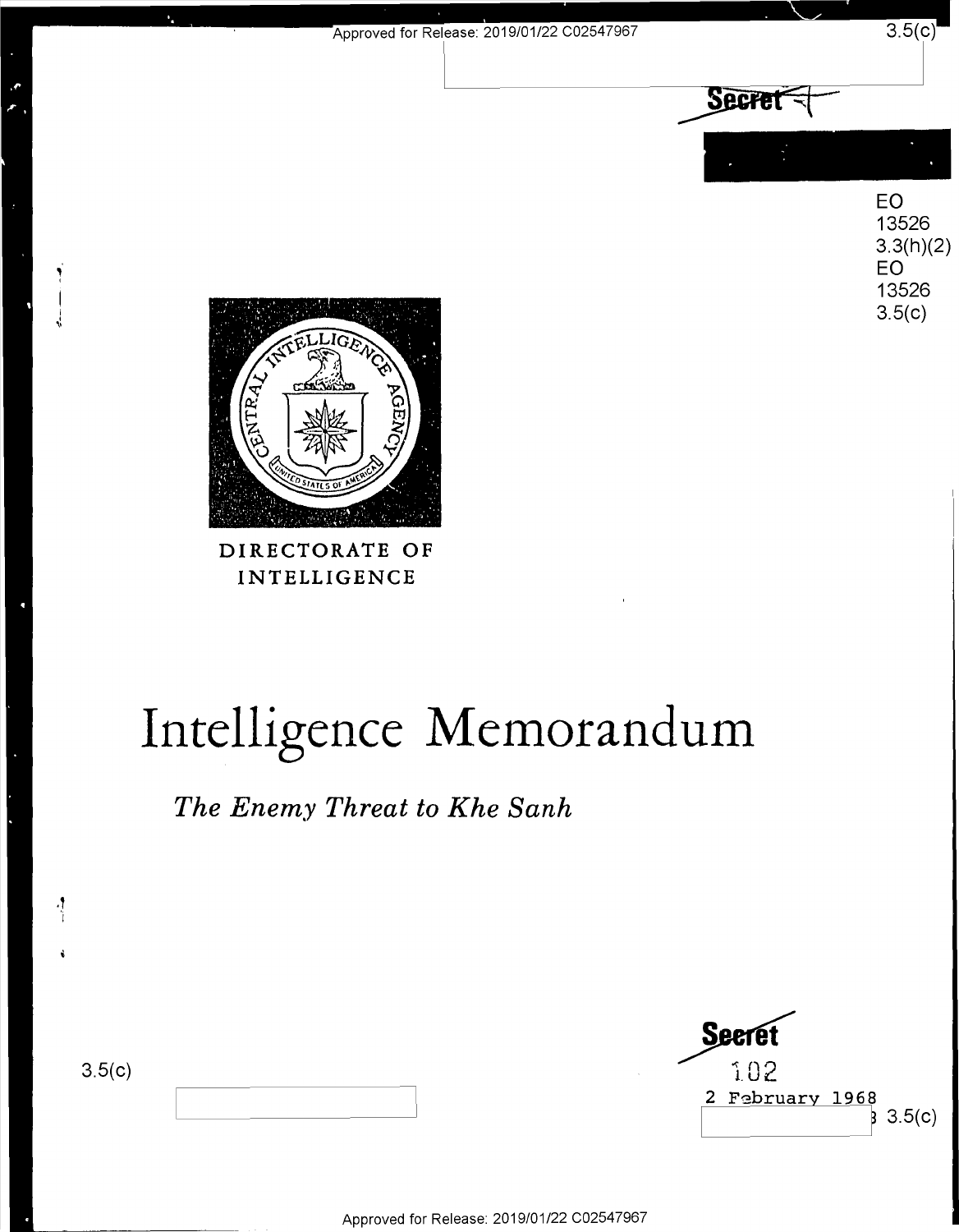## WARNING

This document contains classified information affecting the national security of the United States within the meaning of the espionage laws. US Code Title 18, Sections 793, 794, and 798.

 $3.5(c)$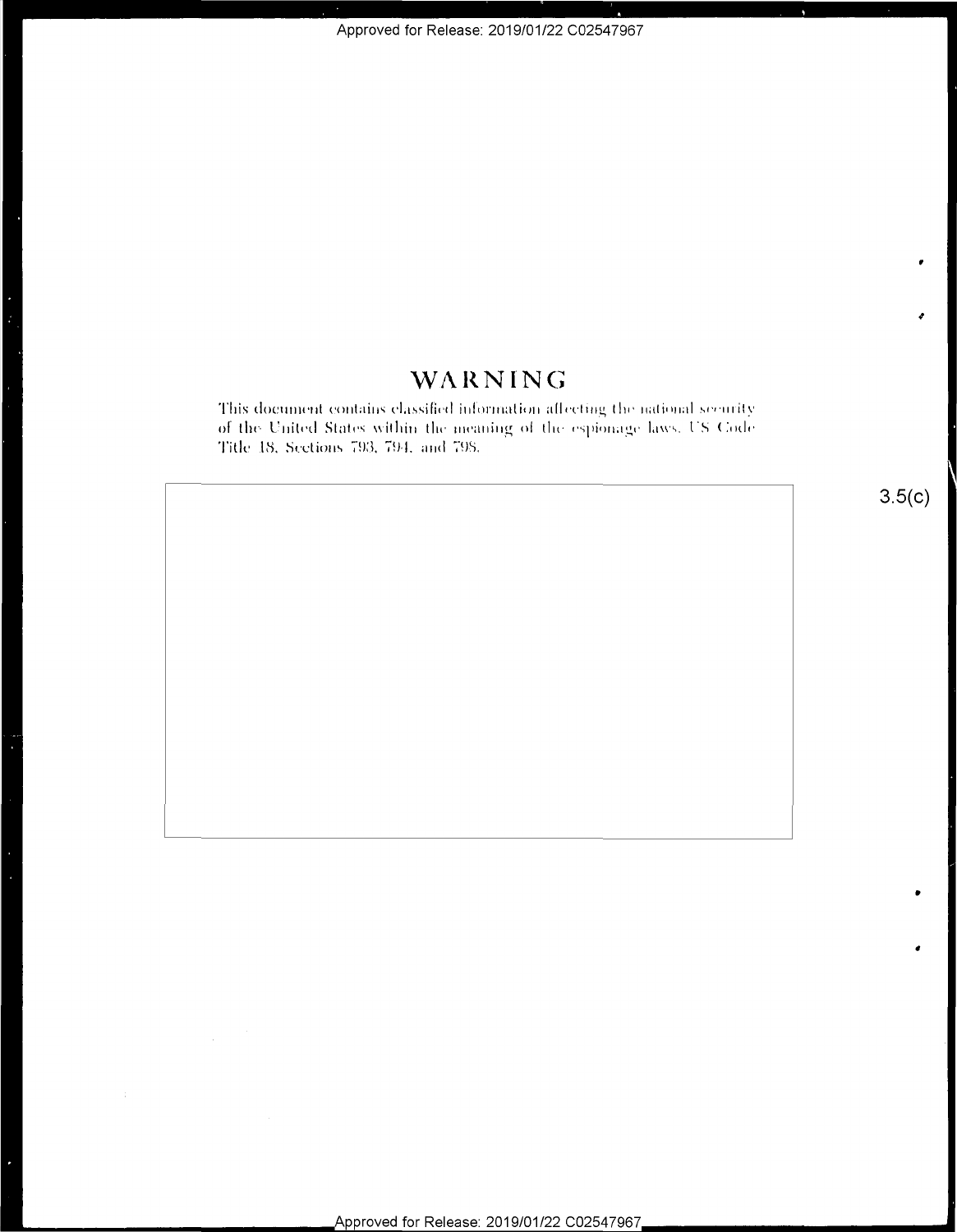

3.5(c)

CENTRAL INTELLIGENCE AGENCY CENTRAL INTELLIGENCE AGENCY Directorate of Intelligence 2 February 1968 2 February 1968

**INTELLIGENCE MEMORANDUM**  INTELLIGENCE MEMORANDUM

## The Enemy Threat to Khe Sanh The Enemy Threat to Khe Sanh

#### summary Summary

Enemy preparations for the long expected offen-Enemy preparations for the long expected offensive at Khe Sanh appear at an advanced stage, and a sive at Khe Sanh appear at an advanced stage, and <sup>a</sup> major attack could be launched at any time. major attack could be launched at any time.

Two full Communist divisions--comprising at least six infantry regiments with artillery support-- least six infantry regiments with artillery support— are emplaced within striking distance of the outpost. are emplaced within striking distance ofthe outpost. In addition, at least two infantry regiments of the In addition, at least two infantry regiments of the North Vietnamese 320th Division have been deployed North Vietnamese 320th Division have been deployed to an area in the north-central DMZ from where they to an area in the north-central DMZ from where they could move to interdict and harass allied reinforce-could move to interdict and harass allied reinforcements moving from the east toward Khe Sanh. ments moving from the east toward Khe Sanh.

During the last two weeks enemy forces near Khe During the last two weeks enemy forces near Khe Sanh have continued to build up their supply caches Sanh have continued to build up their supply caches and strengthen their fortified positions in the and strengthen their fortified positions in the area. They have also bolstered their antiaircraft area. They have also bolstered their antiaircraft (AAA) defenses in the area, adding a number of heavy (AAA) defenses in the area, adding <sup>a</sup> number of heavy machine guns and possibly 37-mrn. and 57-mm. AAA. machine guns and possibly 37—mm. and 57—mm. AAA.

Having launched-their major offensive against Having launched their major offensive against the urban areas in South Vietnam, the Communists probably now view the Khe Sanh front as a major new pres-ably now view the Khe Sanh front as <sup>a</sup> major new pres sure point with which to help overextend and weaken sure point with which to help overextend and weaken The allied military position in South Vietnam. There is evidence in that they hope to coordinate 3.3(h)(2) their offensive in the Khe Sanh area with a general their offensive in the Khe Sanh area with <sup>a</sup> general push against va~ious allied strongpoints along the push against various allied strongpoints along the **DMZ,** in the central highlands, and in northwestern DMZ, in the central highlands, and in northwestern III **Corps.**  III Corps.

**Note:** This memorandum, an update of <u>state of</u> 3.5(c) *the same title issued on 10 January, was produced soleiy*  the same title issued on 10 January, was produced solely *by CIA. It was prepared jointly by the Office of Current*  by CIA. It was prepared jointly by the Office of Current *IntelZigence and the Vietnamese Affairs Staff.*  Intelligence and the Vietnamese Affairs Staff.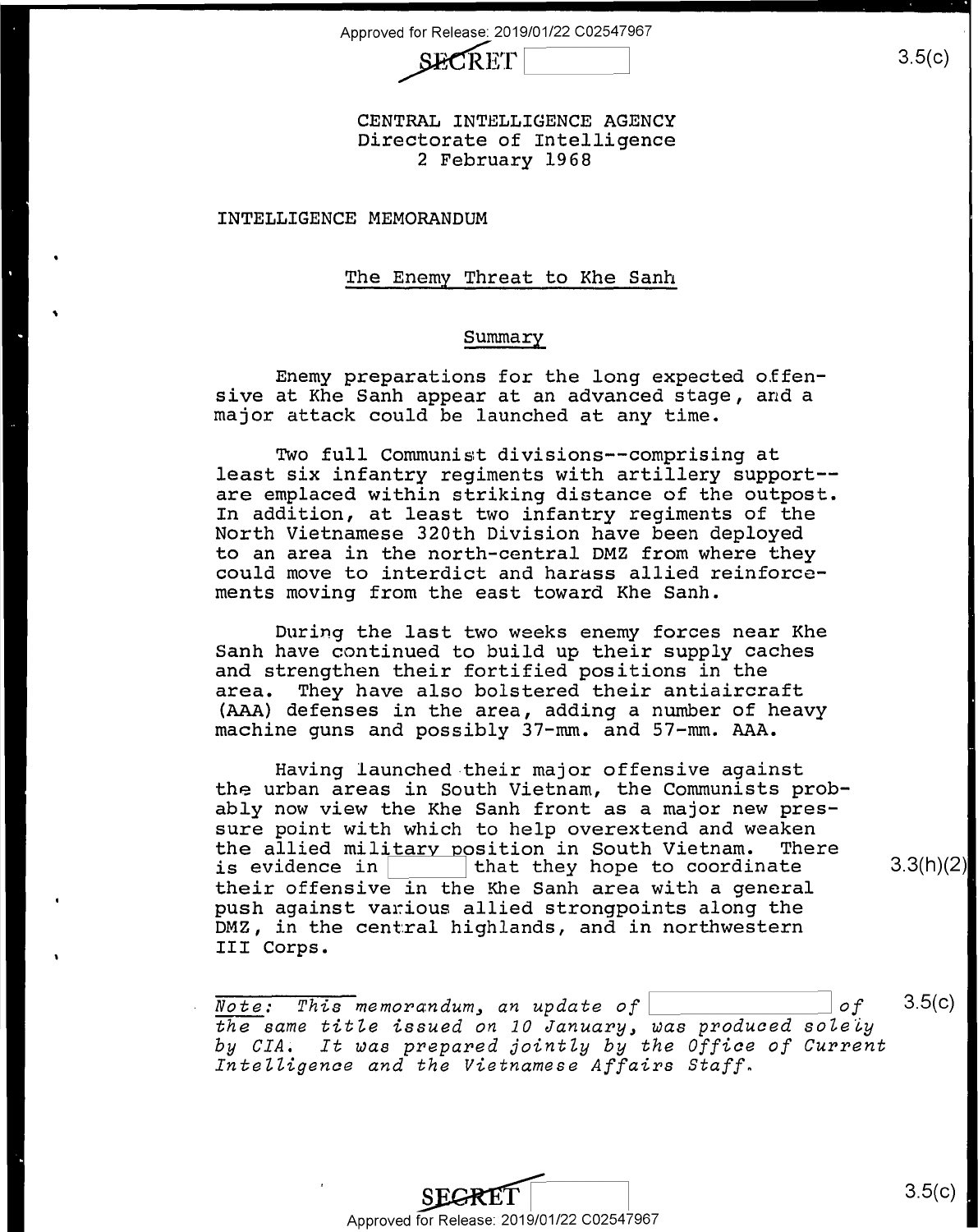SECKET

—-———\_

The Build-up

\*

1. Developments in recent weeks strongly sug-. l. Developments in recent weeks strongly sug gest that the Vietnamese Communists intend once again gest that the Vietnamese Communists intend once again to increase military pressure against the strategically placed outpost at Khe Sanh, on Route 9 in Quang Tri placed outpost at Khe Sanh, on Route <sup>9</sup> in Quang Tri Province. Province.

> 2. The post, approximately nine miles from the 2. The post, approximately nine miles from the Laotian border, is used as a base for observation and Laotian border, is used as <sup>a</sup> base for observation and interdiction of enemy infiltration activities in the interdiction of enemy infiltration activities in the area. It was last besieged in the winter of 1967, area. It was last besieged in the winter of 1967, following the movement of the North Vietnamese 325C following the movement of the North Vietnamese 325C Division into the western DMZ area. This division Division into the western DMZ area. This division has again moved into the region, after a period of<br>rest and refitting in North Vietnam.<br>indicates that its three periments and state indicates in the regiments rest and refitting in North Vietnam.

Indicates that its three regiments-the 95C, the 101D, and the 29th--along with elements the 95C, the 101D, and the 29th—-along with elements from the 324B Division, have conducted extensive re-from the 324B Division, have conducted extensive resupply and reconnaissance activities near Khe Sanh supply and reconnaissance activities near Khe Sanh during December and January. during December and January.

3. The units mentioned above probably would take 3. The units mentioned above probably would take the primary role in any Communist effort to step up the primary role in any Communist effort to step up action at Khe Sanh .. Recent Communist deployments action at Khe Sanh. Recent Communist deployments have also put the enemy in a position to throw in the have also put the enemy in <sup>a</sup> position to throw in the bulk of the North Vietnamese 304th Jivision in any bulk of the North Vietnamese 304th Division in any major assault. This division had been located near<br>Vinh in North Vietnam.<br>It began to move south in November. Three in-Vinh in North Vietnam.

fantry regiments and one artillery regiment were in-fantry regiments and one artillery regiment were involved. At the same time, the North Vietnamese 320th volved. At the same time, the North Vietnamese 320th Division, which had been stationed in the Hanoi area, Division, which had been stationed in the Hanoi area, also began to move south. At present the 320th also began to move south. At present the 320th Division is located in the north central DMZ area, Division is located in the north central DMZ area, above Camp Carroll. At least two regiments and the above Camp Carroll. At least two regiments and the headquarter3 element of this division are in the area. headquarters element of this division are in the area. The 320th's role appears to be that of interdicting, The 320th's role appears to be that of interdicting, harassing, and neutralizing the allied positions harassing, and neutralizing the allied positions at the Rockpile and Camp Carroll. This would dilute at the Rockpile and Camp Carroll. This would dilute allied capability to reinforce or relieve the gar-allied capability to reinforce or relieve the gar rison at Khe Sanh. rison at Khe Sanh. it began to move south in November. Three in-



3.3(h)(2)

 $3.3(h)(2)$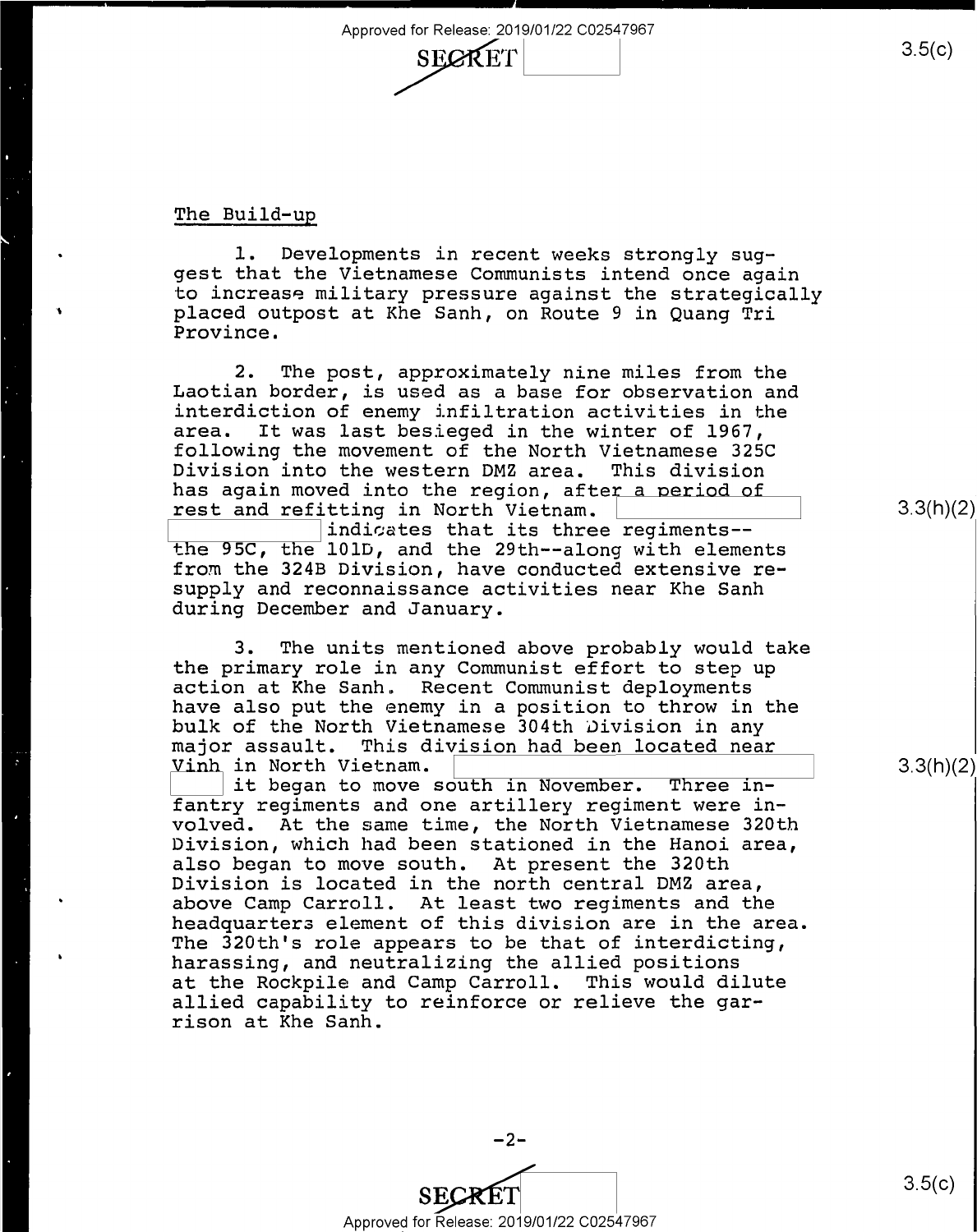

## The Current Situation

4. Since the outbreak of major enemy activity 4. Since the outbreak of major enemy activity on 30 January, the military situation in the Demili-on 30 January, the military situation in the Demilitarized Zone/western Quang Tri Province area--the anticipated focal point of a Communist offensive-- anticipated focal point of <sup>a</sup> Communist offensive— mener pared rooms permaner and conditions

5. The Communists' timetable for major attacks 5. The Communists' timetable for major attacks in this sector, presumably in concert with the wide-in this sector, presumably in concert with the widespread attacks elsewhere, is believed to have been spread attacks elsewhere, is believed to have been delayed in part at least by the unusually heavy delayed in part at least by the unusually heavy allied aerial bombardment against North Vietnamese allied aerial bombardment against North Vietnamese positions threatening Khe Sanh and the network of positions threatening Khe Sanh and the network of allied strong points just below the zone. The Com-allied strong points just below the zone. The Communists may also be waiting for the most advantageous munists may also be waiting for the most advantageous weather conditions. weather conditions.

6. There are indications 3.3(h)(2) b. There are indications<br>
recent US B-52 strikes may have seriously<br>
The contract of the seriously disrupted the command and control facilities of the so-disrupted the command and control facilities of the socalled "Khe Sanh Front," the major new North Vietnamese Army headquarters located northwest of Khe Sanh in Army headquarters located northwest of Khe Sanh in Laos. This front headquarters is believed to be the Laos. This front headquarters is believed to be the senior command authority responsible for controlling senior command authority responsible for controlling enemy tactical operations in the Khe Sanh area. enemy tactical operations in the Khe Sanh area.

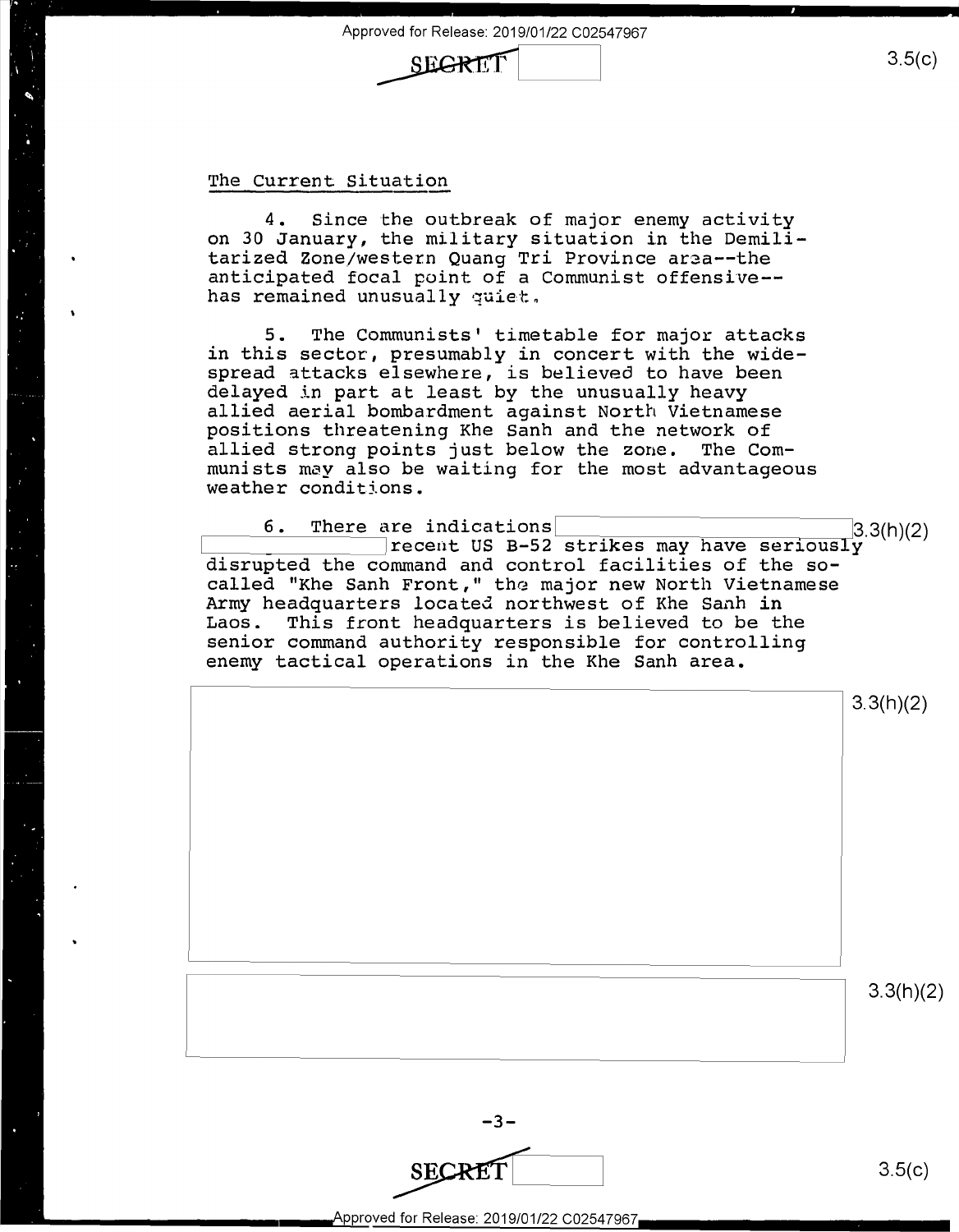SECRET

9. Meanwhile, regimental strength elements of 9. Meanwhile, regimental strength elements of the North Vietnamese 325 "C" and 304th Divisions have the North Vietnamese 325 "C" and 304th Divisions have continued to maneuver into battle positions to the continued to maneuver into battle positions to the north, west, and south of Khe Sanh. Sharply intensi-north, west, and south of Khe Sanh. Sharply intensified aerial photoreconnaissance of the Khe Sanh area fied aerial photoreconnaissance ofthe Khe Sanh area has provided tentative indications of a major at-has provided tentative indications of <sup>a</sup> major at tempt by the North Vietnamese to dig their way toward tempt by the North Vietnamese to dig their way toward the strategic US combat base--an "encroachment with the strategic US combat base--an "encroachment with fortifications" reminiscent of the Dien Bien Phu fortifications" reminiscent of the Dien Bien Phu tactics. Photography indicates that the Communists tactics. PhotOgraphy indicates that the Communists have been preparing positions ever closer to the have been preparing positions ever closer to the<br>Marine garrison but not occupying them. Should the North Vietnamese begin to construct communications North Vietnamese begin to construct communications trenches leading forward from these positions, the trenches leading forward from these positions, the parallel to Dien Bien Phu would become even stronger. parallel to Dien Bien Phu would become even stronger. Marine garrison but not occupying them. Should the

10. Moreover, US aircraft during late January reported the presence of 37-mm. and/or 57-mm. enemy antiaircraft artillery weapons in the hills north and antiaircraft artillery weapons in the hills north and west of Khe Sanh. In addition, a recent Communist west of Khe Sanh. In addition, <sup>a</sup> recent Communist defector reported that some 20 field artillery pieces defector reported that some 20 field artillery pieces were being towed by vehicles through Laos to firing were being towed by vehicles through Laos to firing positions near Khe Sanh. The introduction of these positions near Khe Sanh. The introduction of these weapons would significantly enhance the enemy's fire-weapons would significantly enhance the enemy's firepower capability against both the Khe Sanh garrison power capability against both the Khe Sanh garrison and allied aerial resupply and reinforcement efforts and allied aerial resupply and reinforcement efforts in the area. in the area.

11. To the east of Khe Sanh, regimental-size ll. To the east of Khe Sanh, regimental-size elements of the North Vietnamese 320th Division, elements of the North Vietnamese 320th Division, supported by reconnaissance and artillery/rocket supported by reconnaissance and artillery/rocket units, have concentrated near Camp Carroll and the units, have concentrated near Camp Carroll and the Rockpile. Two additional North Vietnamese regiments-- Rockpile. Two additional.North Vietnamese regiments- the 803rd and the 270th--pose a continuing threat the 803rd and the 270th--pose <sup>a</sup> continuing threat to the area between Con Thien and Gio Linh. The to the area between Con Thien and Gio Linh. The North Vietnamese 324 "B" Division's 90th Regiment North Vietnamese 324 "B" Division's 90th Regiment continues to engage in extensive food and ammuni-continues to engage in extensive food and ammunition resupply movements to forces in the west-cen-tion resupply movements to forces in the west-cen tral part of the Demilitarized Zone. The division's tral part of the Demilitarized Zone. The division's 812th Regiment is located southwest of Quang Tri 812th Regiment is located southwest of Quang Tri city. city.

 $SECRET$  3.5(c)

-4-

 $-4-$ 

Approved for Release: 2019/01/22 C02547967 Approved for Release: 2019/01/22 C02547967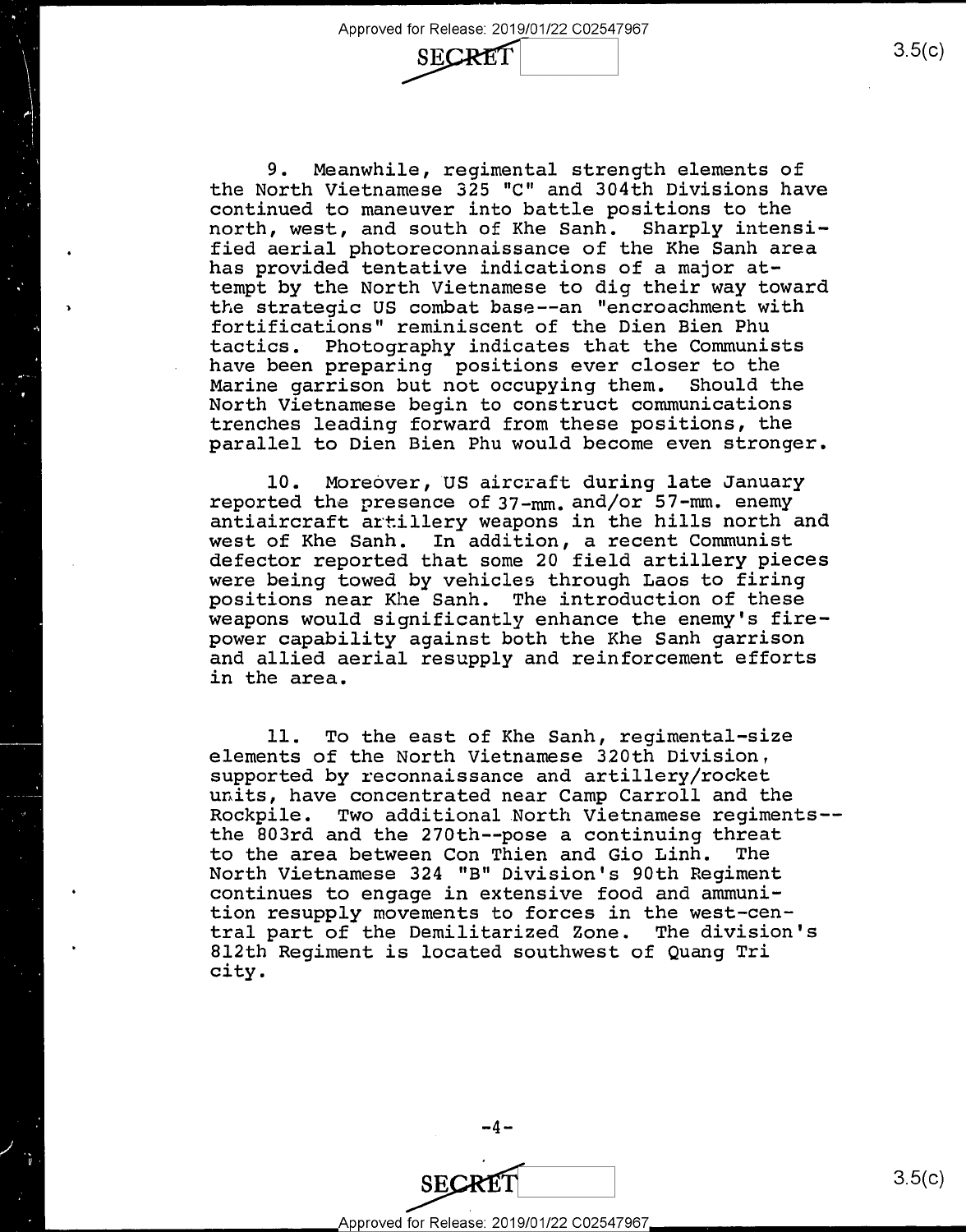

<sup>m</sup> I

### Enemy Objectives Enemy Objectives

12. The most obvious conclusion to be drawn 12. The most obvious conclusion to be drawn from the build-up around Khe Sanh is that the enemy from the build-up around Khe Sanh is that the enemy may hope to wipe out the US garrison there and the may hope to wipe out the US garrison there and the may hope co wrpe our end on garrison enere and energy (Civilian Irregular Defense Group (CIDG) camp at Lang Vei, about five miles to the southwest on Lang Vei, about five miles to the southwest on Route 9. The Communists have long regarded Khe Sanh, Route 9. The Communists have long regarded Khe Sanh, located near the infiltration corridors in Laos, as located near the infiltration corridors in Laos, as a thorn in their side. According to the latest <sup>a</sup> thorn in their' side. .According to the latest available information, the garrison at Khe Sanh is available information, the garrison atKhe Sanh is defended by four infantry battalions, and an artil-defended by four infantry battalions, and an artil lery battalion of the 26th Marine Regiment. In lery battalion of the 26th Marine Regiment. In<br>addition, an ARVN ranger battalion is deployed along the garrison's outer defense perimeter. The CIDG the garrison's outer defense perimeter. The CIDG camp at Lang Vei has about 320 men, camp at Lang Vei has about 320 men. addition, an ARVN ranger battalion is deployed along

13. The Communists, however, do not need a 13. The Communists, however, do not need <sup>a</sup> force of upwards of 20,000 men to overrun Khe Sanh noice of apwards of 20,000 men to butfin hims bann<br>and Lang Vei. If the build-up is as extensive as suspected, and all of these units are rlestined to suspected, and all of these units are destined to be committed to an offensive in the area, the pri-be committed to an offensive in the area, the primary purpose of the Communists may prove to be much mary purpose of the Communists may prove to be much broader. By attacking Khe Sanh, they would hope broader. By attacking Khe Sanh, they would hOpe to draw US reinforcements into the area, tie them to draw US reinforcements into the area, tie them down to static defensive positions, and inflict down to static defensive positions, and inflict maximum casualties on US forces over a protracted maximum casualties on US forces over <sup>a</sup> protracted time period. By occupying the high ground around time period. By OCCUpying the high ground around Khe Sanh and setting up ambushes along Route 9, Khe Sanh and setting up ambushes along Route 9, the onJ.y overland route into the area, the enemy the only overland route into the area, the enemy could make resupply and reinforcement a difficult could make resupply and reinforcement <sup>a</sup> difficult and costly proposition, especially if he has de-and costly proposition, especially if he has developed an effective antiaircraft capability. Mon-veloped an effective antiaircraft capability. Monsoon rains have closed large portions of Route 9, soon rains have closed large portions of Route 9, compounding the problem and making resupply largely compounding the problem and making resupply largely dependent on airlift. dependent on airlift.

14. Allied reinforcement difficulties would 14. Allied reinforcement difficulties would be increased if the enemy managed to sustain his be increased if the enemy managed to sustain his current offensive a.round and in the urban areas of current offensive around and in the urban areas of the country. Reaction to this thrust has so far the country. Reaction.to this thrust has so far tied down numerous allied maneuver battalions and tied down numerous allied maneuver battalions and reserve forces. reserve forces.

15. A final objective of the Khe Sanh build-up 15. A final objective ofthe Khe Sanh build—up would be to harass and foil the strong-point barrier would be to harass and foil the strong-point barrier system which is being implemented in the DMZ north system which is being implemented in the DMZ north of Khe Sanh and in the infiltration corridors of Laos. of Khe Sanh and in the infiltration corridors of Laos.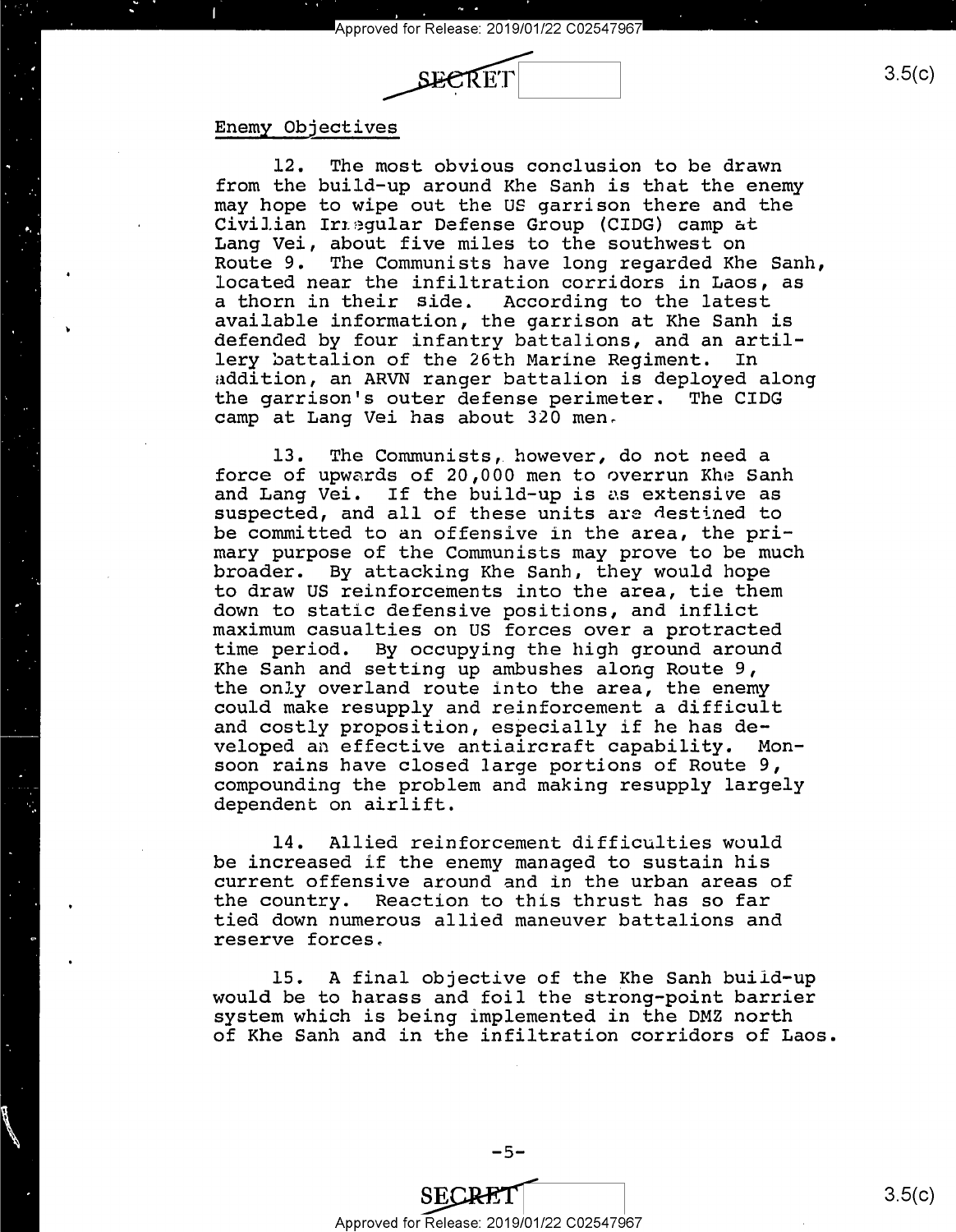SECR

SEGRET

3.5(c)  $3.5(c)$ 

16. Enemy strategy as outlined above fits in 16. Enemy strategy as outlined above fits in with the enemy's efforts during 1967 in fighting the with the enemy's efforts during 1967 in fighting the main force war partly from peripheral areas adjacent main force war partly from peripheral areas adjacent to border sanctuaries in Laos and Cambodia. By to border sanctuaries in Laos and Cambodia. By positioning his forces in these areas, the enemy positioning his forces in these areas, the enemy sought to lure US units away from populated areas, sought to lure US units away from.p0pulated areas, disperse them, and inflict a maximum number of cas-disperse them, and inflict <sup>a</sup> maximum.number of casualties in the process. This relieves pressure on ualties in the process. This relieves pressure on main force units operating in populated areas and main force units operating in populated areas and enables them to coordinate with local force units to enables them to coordinate with local force units to disrupt the pacification program and attack allied disrupt the pacification program and attack allied outposts and base camps around urban areas. Since outposts and base camps around urban areas. Since the start of the "winter-spring campaign" in October, the start of the "winter—spring campaign" in October, the enemy has employed this strategy in II Corps and III **Corps.**  III Corps.

17. The next few days are expected to bring 17. The next few days are expected to bring poor flying weather to the Khe Sanh/DMZ area, thereby poor flying weather to the Khe Sanh/DMZ area, thereby poor in ing wordened to the fair bunn, and area, there is seriously restricting allied tactical air support and resupply efforts. Moreover, sizable numbers of and resupply efforts. Moreover, sizable numbers of allied forces who otherwise would be available as allied forces who otherwise would be available as reinforcement to positions under siege in northern reinforcement to positions under siege in northern and western Quang Tri Province have been diverted and western Quang Tri Province have been diverted to clearing and securing the many areas recently to clearing and securing the many areas recently attacked from Quang Tri city southward to Hue. These attacked from Quang Tri city southward to Hue. These factors weigh heavily in favor of possibly imminent factors weigh heavily in favor of possibly imminent offensive activity at Khe Sanh, probably in coordi-offensive activity at Khe Sanh, probably in coordi nation with major thrusts against allied positions nation with major thrusts against allied positions along the central and eastern portions of the DMZ. along the central and eastern portions of the DMZ.